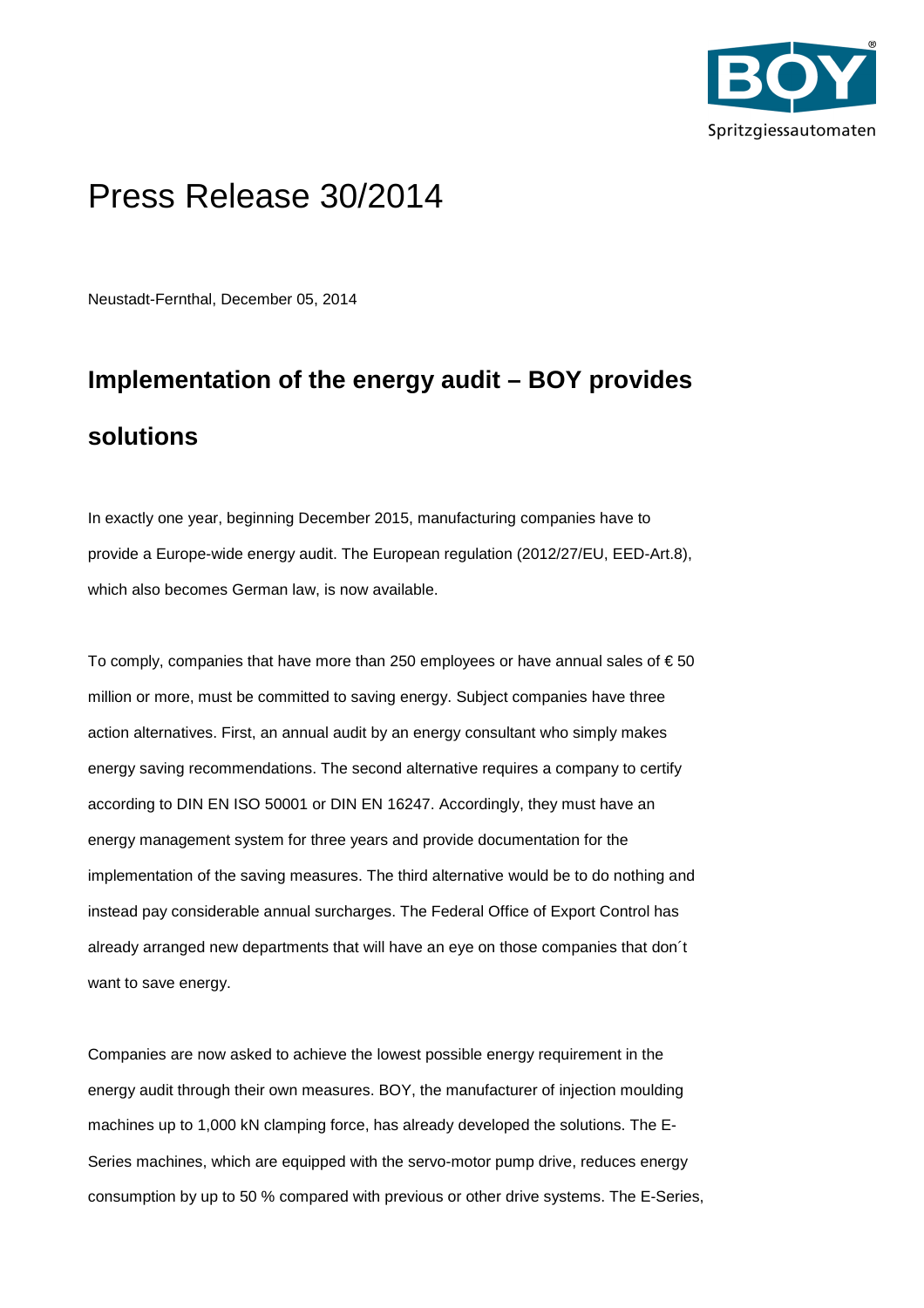

which is currently available, have set new standards – and not only in terms of energy saving. High dynamics and precision along with very quiet operational noise levels are just some advantages of this BOY technology.

The energy saving advantages are also expanded when using the new EconPlast plasticizing technology. The unit significantly speeds up the melting of plastics, is more energy efficient and material-friendly. When combining both BOY technologies, a BOY injection moulding machine with the servo drive and EconPlast reduces energy consumption up to 70%.

A concrete example:

A BOY 100 E with a servo drive and 8,400 operating hours requires about 68,000 kWh less energy than comparable machines with other drive technologies. With an electricity rate of  $\epsilon$  0,15 / kWh, this means a savings of more than  $\epsilon$  10,000 in energy costs. Additionally, according to the Federal Environmental Agency, each saved kWh results in approx. 600 g less in  $CO_2$  emissions – for this example with the BOY 100 E, this is more than 40 tons per year!

This is certainly enough reason for many injection moulding companies to put the current machinery on trial and to optimize them for the energy audit. By the way, concerned companies should try for a solution in due time, because an interim arrangement for the energy audit is not planned.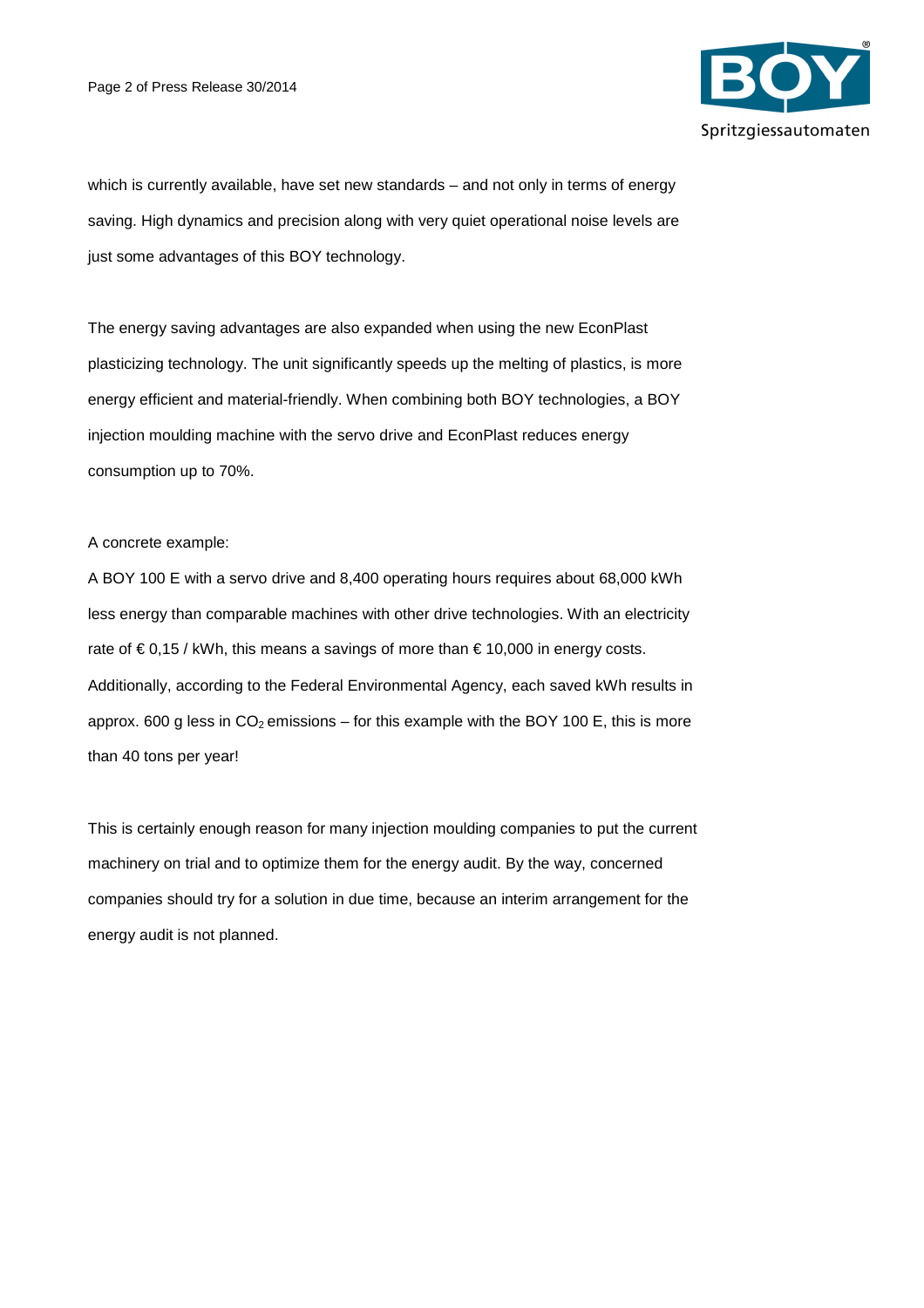



## Company profile

**Dr. Boy GmbH & Co. KG** is one of the leading worldwide manufacturers of injection moulding machines with clamping forces up to 1,000 kN. The very compact, durable machines work precise, energy-saving and therefore highly economical. BOY continually sets new standards in our industry with innovative concepts and solutions. Since the company was founded in 1968, over 40,000 injection moulding machines have been delivered worldwide. The privately owned company continues to put special emphasis on engineered performance and high-class "made in Germany" workmanship.

For further information visit http://www.dr-boy.de/.

Photo(s): > Euromap label for BOY 100 E